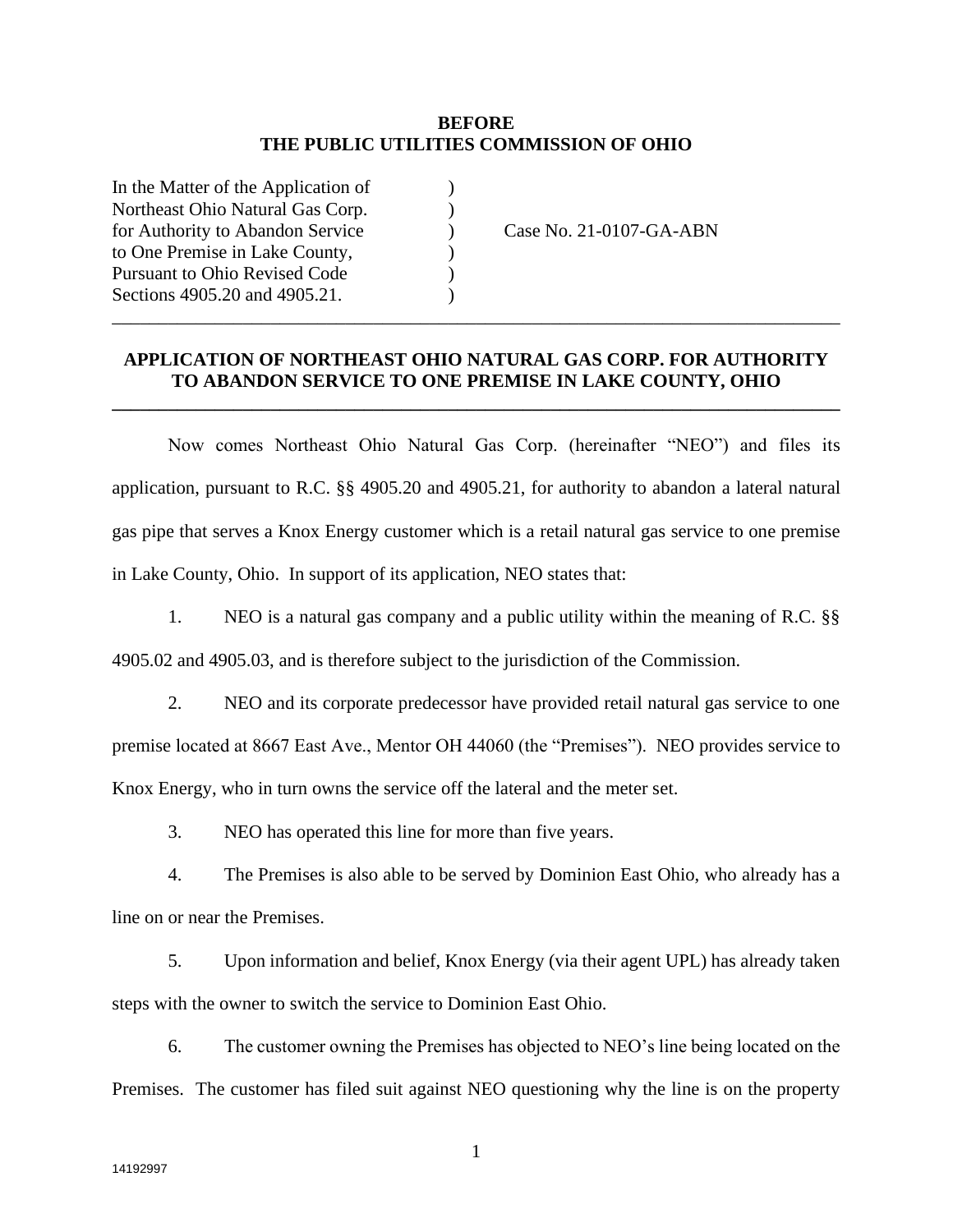and objecting to NEO's operation of the line on the customer's property. Since the line only serves that specific customer, and there are alternatives for service for that customer, NEO prefers to abandon that section of lateral main and not incur additional annual costs to maintain it.

7. For the foregoing reasons, NEO seeks authority to abandon service.

8. This abandonment is in the public interest because only one customer is impacted,

that customer has objected to NEO's line on their property, and the customer can receive service from another utility.

9. For the reasons described herein, NEO submits that the abandonment described herein is reasonable, having due regard for the welfare of the public and the cost of operating the service and related facilities.

WHEREFORE, NEO respectfully asks the Commission to authorize the abandonment of retail natural gas service to the premises listed above.

Respectfully submitted,

*/s/ N. Trevor Alexander*

N. Trevor Alexander (0080713) Kari D. Hehmeyer (0096284) Benesch Friedlander Coplan and Aronoff 41 South High Street, Suite 2600 Columbus, Ohio 43215 Tel: (614) 223-9300 Fax: (614) 223-9330 talexander@beneschlaw.com khehmeyer@beneschlaw.com

*Attorneys for Northeast Ohio Natural Gas Corp.*